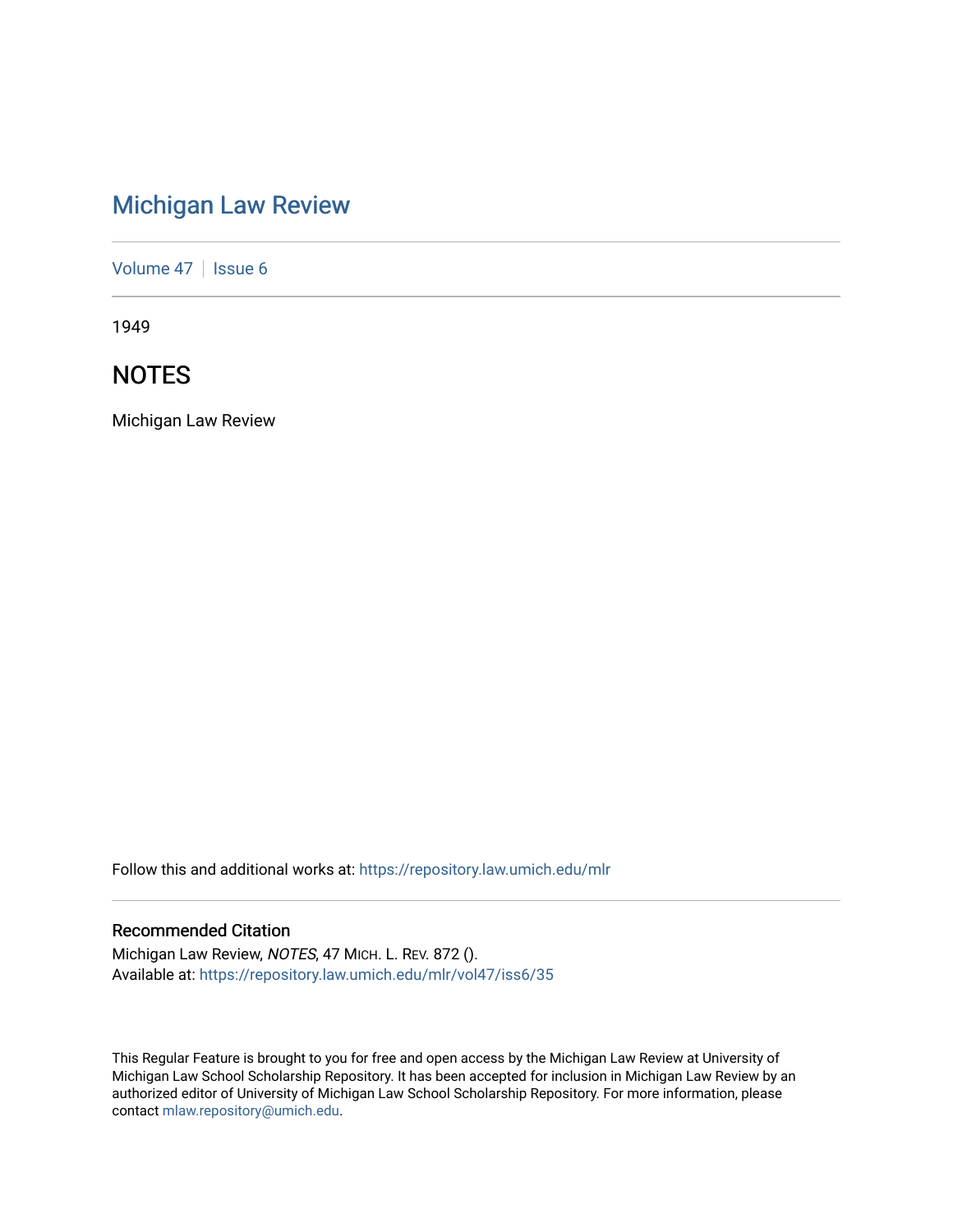# **NOTES**

# *ATOMIC ENERGY*

FEAR, **WAR AND** THB BOMB, By *Patrick Maynard* S. Blackett-Recipient of 1948 Nobel Prize for physics; leader in early atomic research, and Professor of Physics at Manchester University. N.Y.: McGraw-Hill. 1948-49. Pp. 251. \$3.50. **A** study indicating that the world today has a complete misconception of the real importance of the atom bomb-misconceptions that are largely responsible for the stalemate between the United States and Russia. Professor Blackett argues that the Baruch Plan and Gromyko's counter proposal do not offer realistic solution for international control and development of atomic energy.

#### *AUTOBIOGRAPHIES*

Is THB LIAR *hi?* By *George* W. *Watt,*  Clearwater, Fla.: George W. Watt, 1948. Pp. 327. \$3.-Experiences of a Philadelphia lawyer.

# *BUSINESS,* ECONOMICS *AND FINANCE*

A PRACTICAL GUIDB TO FAIR TRADB LAws. By *American Fair Trade Council, Inc.* N.Y. & Gary, Ind.: American Fair Trade Council, Inc. 1948. Pp. 36.-Prepared to acquaint those who are uninformed about fair trade with its general principles, and to provide a succinct explanation of the legislative and judicial pronouncements on the subject to those who already have a working knowledge of it.

RESPONSIBILITIES OF BUSINESS LEADERsmP. Edited by *Harwood* F. *Merrill.* Cambridge, Mass.: Harvard University Press. 1948. Pp. xv, 93. \$2.50. A definition of the responsibilities of the businessman to each of the many groups that are affected by his activities, by seven of the country's leaders in business, education and political life.

WHAT EVERY CORPORATION DIRECTOR SHOLD KNOW. By Percival E. Jackson-corporate director and member of the New York Bar. **N.Y.:** The William-Frederick Press. 1949. Pp. xv, 198. \$3.50.-A study of directors and their place in a corporate society, based on a knowledge resulting from a long experience with the workings of the corporate system.

#### *CONTRACTS*

THE RATIONAL BASIS OF CONTRACTS AND RELATED PROBLEMS IN LEGAL ANALYSIS. By *Merton Leroy* Person-Dean Emeritus of University of Cincinnati College of Law, Visiting Professor at Vanderbilt University Law School. Brooklyn: The Foundation Press. 1949. Pp. 330. \$4.-A study of the philosophy of contracts law.

# CREDITORS' *RIGHTS*

THE LAW OF DEBTOR AND CREDITOR. By *Lawrence* G. Greene-member of the. New York and Federal Bars. N.Y.: Oceana Publications. 1948. Pp. 88. \$1.-Number 10 in the Legal Almanac Series.

# DECEDENTS' *EST ATES*

QUESTIONS AND ANSWERS ON ExscUTORS AND ADMINISTRATORS. By *John Alexander Robinson Finlay* - Barrister-at-Law of the Middle Temple. London: Sweet & Maxwell, Ltd. 1948. Pp. vii, 83. Price: 6s. net.

# *GOVERNMENT AND* POLITICS

THE CITY OF REASON. By Samuel H. *Beer.* Associate Professor of Government, Harvard University. Cambridge, Mass.: Harvard University Press. 1949. Pp. 227. \$4.- An affirmative answer to modern skepticism that man is inwardly free by virtue of his own reason, and therefore can be outwardly free. Mr. Beer bases his conclusions on the metaphysics of Alfred North Whitehead, and applies Whitehead's theory to problems of political thought.

# *INTERNATIONAL LAW*

RETALIATION IN INTERNATIONAL LAW. By *Evelyn* S. *Colbert-New* York: Columbia University Press. 1948. Pp. x, 228. \$3.-A study of the retaliatory acts of nations in times of peace and war.

#### *LABOR LAW*

CASES ON LABOR RELATIONS. By *Harry Shulman-Sterling* Professor Law, Yale University, and *Neil* W. *Chamberlain-Assistant*  Professor of Economics and Director of Research, Labor Management Center, Yale University. Brooklyn: Press, Inc. 1949. Pp. 1266. \$8.